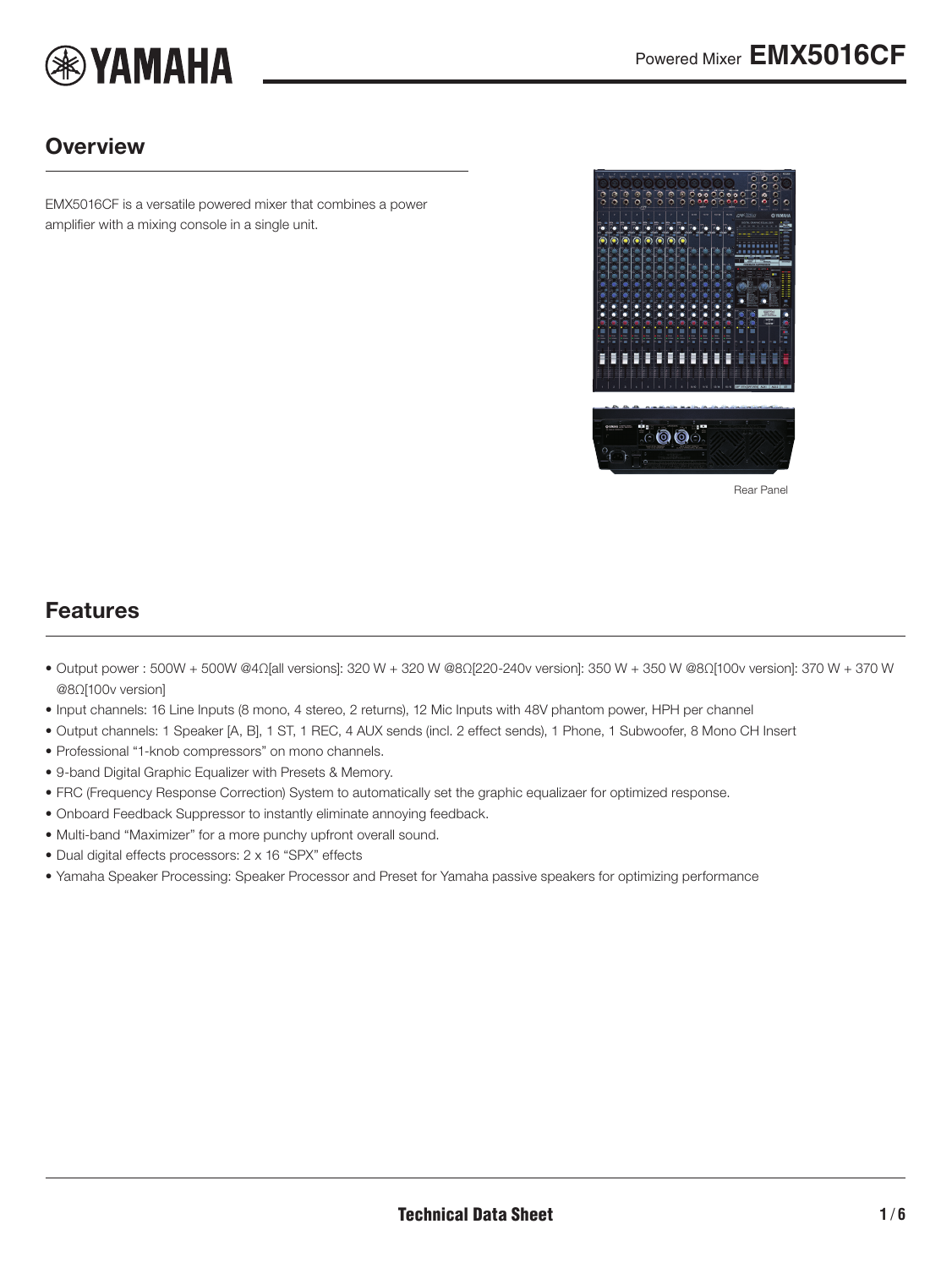

# Specifications 1/2

#### **General Specifications**

| <b>OUTPUT POWER</b>          | 1 kHz THD+N $< 0.5\%$        | 500 W + 500 W (4 $\Omega$ )                  |  |  |  |
|------------------------------|------------------------------|----------------------------------------------|--|--|--|
|                              |                              | 320 W + 320 W (8 Ω/AC 220-240V model)        |  |  |  |
|                              |                              | 350 W + 350 W (8 Ω/AC 120V model)            |  |  |  |
|                              |                              | 370 W + 370 W (8 Ω/AC 100V model)            |  |  |  |
| <b>INPUT CHANNELS</b>        | <b>LINE INPUT</b>            | 16 (8 MONO + 4 STEREO)                       |  |  |  |
|                              | <b>MIC INPUT</b>             | 12                                           |  |  |  |
|                              | MONO INPUT (MIC/LINE)        | 8 (CH1-8)                                    |  |  |  |
|                              | MONO/STEREO INPUT (MIC/LINE) | 4 (CH9-16)                                   |  |  |  |
|                              | <b>STEREO INPUT (LINE)</b>   | 0                                            |  |  |  |
| <b>OUTPUT CHANNELS</b>       | <b>SPEAKERS</b>              |                                              |  |  |  |
|                              | STEREO OUT                   | [L, R]                                       |  |  |  |
|                              | <b>AUX SEND</b>              | 4 (incl. 2 Effect Send)                      |  |  |  |
|                              | PHONES OUT                   |                                              |  |  |  |
|                              | <b>REC OUT</b>               | [L, R]                                       |  |  |  |
|                              | SUBWOOFER OUT                |                                              |  |  |  |
|                              | <b>MONO CH INSERT OUT</b>    | 8                                            |  |  |  |
| USB AUDIO - USB IN/OUT       |                              | N <sub>0</sub>                               |  |  |  |
| PHANTOM POWER                |                              | $+48V$                                       |  |  |  |
| <b>POWER REQUIREMENTS</b>    |                              | Japan: AC100V, 50Hz/60Hz                     |  |  |  |
|                              |                              | North America: AC120V, 60Hz                  |  |  |  |
|                              |                              | Other Area: AC220-240V, 50/60Hz              |  |  |  |
| <b>POWER SUPPLY TYPE</b>     |                              | Internal Universal Power Supply              |  |  |  |
| POWER CONSUMPTION            |                              | 500W                                         |  |  |  |
| <b>DIMENSIONS</b>            | WxDxH                        | 444mm x 493mm x 155mm (17.5" x 19.4" x 6.1") |  |  |  |
| <b>NET WEIGHT</b>            |                              | 11.0kg (24.3lb)                              |  |  |  |
| <b>INCLUDED ACCESSORIES</b>  |                              | AC Power Code, Owner's manual                |  |  |  |
| SOFTWARE APPLICATION         | Steinberg CUBASE AI          | N <sub>o</sub>                               |  |  |  |
|                              | <b>Steinberg CUBASIS LE</b>  | N <sub>0</sub>                               |  |  |  |
| OPTIONAL ACCESSORIES         |                              | RK-5014 Rackmount kit, FC5 Foot Switch       |  |  |  |
| <b>OPERATING TEMPERATURE</b> |                              | $0$ to $40^{\circ}$ C                        |  |  |  |

#### **Featured Functions**

| <b>D-PRE MIC PREAMP</b>     | N0                    |
|-----------------------------|-----------------------|
| <b>FEEDBACK SURPPRESSOR</b> | Yes                   |
| 1-KNOB COMP                 | Yes (on Mono CH)      |
| SPX DIGITAL EFFECTS         | Yes (16 programs x 2) |

### **Electrical Specifications**

| TOTAL HARMONIC DISTORTION     |                          | Less than $0.3\%$ (20Hz - 20kHz) @14dBu 600 $\Omega$                                                         |  |  |  |  |
|-------------------------------|--------------------------|--------------------------------------------------------------------------------------------------------------|--|--|--|--|
| <b>FREQUENCY RESPONSE</b>     | GAIN=Minimum, PAD=OFF    | $0, +0, -3$ dB, 20Hz-20kHz, 0dB @1kHz                                                                        |  |  |  |  |
| <b>HUM &amp; NOISE LEVEL</b>  | Equivalent input noise   | -128 dBu (20Hz-20 kHz, Rs: $150\Omega$ , Gain: Max, Input Pad=0dB, Input Sensitivity=60dB)                   |  |  |  |  |
|                               | Residual output noise    | -98 dBu (20Hz-20 kHz, Rs: 150 $\Omega$ , Gain: Max, Input Pad=0dB, Input Sensitivity=60dB)                   |  |  |  |  |
| CROSSTALK                     | @ 1kHz                   | Less than -68dB                                                                                              |  |  |  |  |
| PROTECTION CIRCUIT            | Load protection          | Power switch on/off mute, DC-fault (power supply shutdown/manual reset), Clip limiter (≥THD 1%; compression) |  |  |  |  |
|                               | Amplifier protection     | Thermal (heatsink temp $\geq$ 90°C; output mute/auto reset), VI limiter (RL $\leq$ 2 $\Omega$ )              |  |  |  |  |
|                               | Power supply protection  | Thermal (heatsink temp $\geq 100^{\circ}$ C; power supply shutdown/manual reset)                             |  |  |  |  |
| <b>INPUT CHANNEL FUNCTION</b> | COMP                     | On each channel; One control adjusts the Gain, threshold and Ratio simultaneously                            |  |  |  |  |
| INPUT CHANNEL EQ              | High                     | $\pm$ 15dB (10kHz shelving)                                                                                  |  |  |  |  |
|                               | Mid                      | ±15dB (Mono 250Hz-5kHz peaking, Stereo 2.5kHz peaking)                                                       |  |  |  |  |
|                               | Low                      | $\pm$ 15dB (100Hz shelving)                                                                                  |  |  |  |  |
| <b>LED LEVEL METER</b>        | <b>Pre Monitor Level</b> | 2 x 12 points LED meter (PEAK, +5, +3, +1, 0, -1, -3, -5, -7, -10, -15, -20dB)                               |  |  |  |  |
| PEAK LED                      |                          | LED turns on when post EQ signal reaches 3dB below clipping level                                            |  |  |  |  |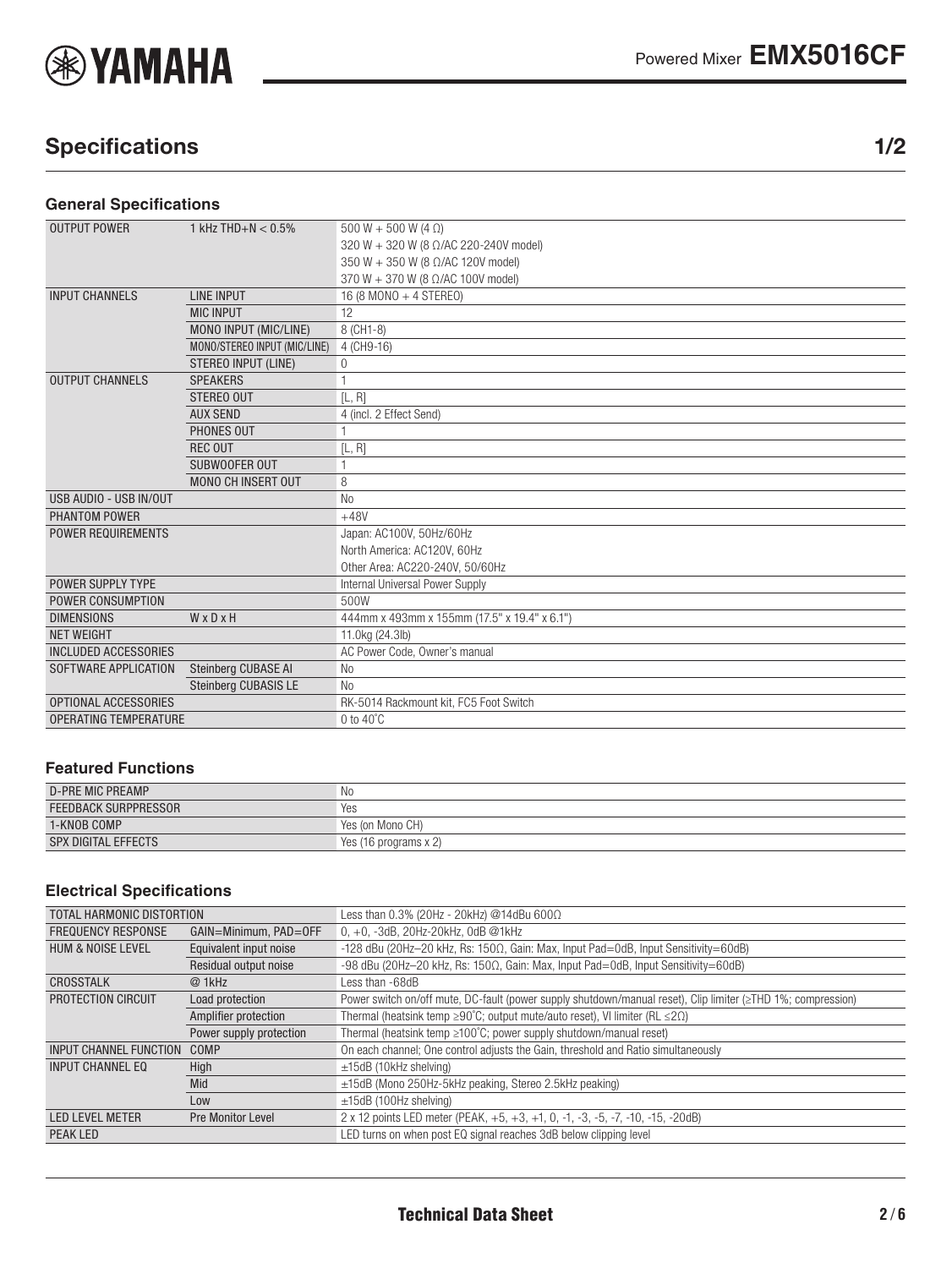

# Specifications 2/2

#### **Analog Input Characteristics**

| <b>INPUT TERMINAL</b>        | PAD  | <b>GAIN</b> | <b>ACTUAL LOAD</b><br><b>IMPEDANCE</b> | <b>FOR USE WITH</b><br><b>NOMINAL</b> | <b>INPUT LEVEL</b>               |                                   |                                  | <b>CONNECTOR</b>            |
|------------------------------|------|-------------|----------------------------------------|---------------------------------------|----------------------------------|-----------------------------------|----------------------------------|-----------------------------|
|                              |      |             |                                        |                                       | Sensitivity*1                    | <b>Nominal</b>                    | <b>Max. before Clip</b>          |                             |
| CH A<br>$1 - 8$              | 0dB  | $-60dB$     | $3k\Omega$                             | $50 - 600\Omega$<br>Mics              | $-80$ dBu<br>$(0.078$ mV)        | $-60$ dBu<br>$(0.775$ mV)         | $-40$ dBu<br>$(7.75 \text{ mV})$ | XLR-3-31 type               |
|                              |      | $-16dB$     |                                        |                                       | $-36$ dBu<br>(12.3 mV)           | $-16$ dBu<br>$(123 \, \text{mV})$ | $+4$ dBu<br>(1.23 V)             |                             |
|                              | 26dB | $-34dB$     |                                        |                                       | $-54$ dBu<br>$(1.55 \text{ mV})$ | $-34$ dBu<br>$(15.5 \text{ mV})$  | $-14$ dBu<br>$(155 \text{ mV})$  |                             |
|                              |      | $+10dB$     |                                        |                                       | $-10$ dBu<br>$(245 \text{ mV})$  | $+10$ dBu<br>(2.45 V)             | $+30$ dBu<br>(24.5 V)            |                             |
| CH <sub>B</sub><br>$1 - 8$   | 0dB  | $-60dB$     | $10k\Omega$                            | 6000<br>Lines                         | $-80$ dBu<br>$(0.078$ mV)        | $-60$ dBu<br>$(0.775 \text{ mV})$ | $-40$ dBu<br>$(7.75 \text{ mV})$ | TRS phone jack              |
|                              |      | $-16dB$     |                                        |                                       | $-36$ dBu<br>$(12.3 \text{ mV})$ | $-16$ dBu<br>$(123 \, \text{mV})$ | $+4$ dBu<br>(1.23 V)             |                             |
|                              | 26dB | $-34dB$     |                                        |                                       | $-54$ dBu<br>$(1.55 \text{ mV})$ | $-34$ dBu<br>$(15.5 \text{ mV})$  | $-14$ dBu<br>$(155 \text{ mV})$  |                             |
|                              |      | $+10dB$     |                                        |                                       | $-10$ dBu<br>$(245 \text{ mV})$  | $+10$ dBu<br>(2.45 V)             | $+30$ dBu<br>(24.5 V)            |                             |
| ST CH MIC                    |      | $-60dB$     | $3k\Omega$                             | $50 - 600\Omega$<br>Mics              | $-80$ dBu<br>$(0.078$ mV)        | $-60$ dBu<br>$(0.775$ mV)         | $-40$ dBu<br>$(7.75 \text{ mV})$ | XLR-3-31 type               |
| $9/10 - 15/16$               |      | $-16dB$     |                                        |                                       | $-36$ dBu<br>$(12.3 \text{ mV})$ | $-16$ dBu<br>$(123 \, \text{mV})$ | $-10$ dBu<br>$(245 \text{ mV})$  |                             |
| ST CH LINE<br>$9/10 - 15/16$ |      | $-34dB$     | $10k\Omega$                            | $600\Omega$<br>Lines                  | $-54$ dBu<br>$(1.55 \text{ mV})$ | $-34$ dBu<br>$(15.5 \text{ mV})$  | $-14$ dBu<br>$(155 \text{ mV})$  | Phone jack,<br>RCA pin jack |
|                              |      | $+10dB$     |                                        |                                       | $-10$ dBu<br>$(245 \text{ mV})$  | $+10$ dBu<br>(2.45 V)             | $+30$ dBu<br>(24.5 V)            |                             |
| CH INSERT IN (1-8)           |      | $10k\Omega$ | $600\Omega$<br>Lines                   | $-20$ dBu<br>$(77.5 \text{ mV})$      | 0 dBu<br>(0.775 V)               | $+20$ dBu<br>(7.75 V)             | Phone jack                       |                             |

#### **Analog Output Characteristics**

|                       | <b>ACTUAL SOURCE</b> | <b>FOR USE WITH</b> | <b>OUTPUT LEVEL</b>             |                         |                    |  |
|-----------------------|----------------------|---------------------|---------------------------------|-------------------------|--------------------|--|
| <b>OUTPUT JACK</b>    | <b>IMPEDANCE</b>     | <b>NOMINAL</b>      | <b>Nominal</b>                  | <b>Max. before Clip</b> | <b>CONNECTOR</b>   |  |
| STEREO OUT [L, R]     | $150\Omega$          | $600\Omega$ Lines   | $+4$ dBu<br>(1.228 V)           | $+20$ dBu<br>(7.75 V)   | TRS phone jack     |  |
| STEREO SUB OUT [L, R] | $150\Omega$          | $600\Omega$ Lines   | $+4$ dBu<br>(1.228 V)           | $+20$ dBu<br>(7.75 V)   | TRS phone jack     |  |
| AUX SEND [1 - 2]      | 150Ω                 | $600\Omega$ Lines   | $+4$ dBu<br>(1.228 V)           | $+20$ dBu<br>(7.75 V)   | TRS phone jack     |  |
| EFFECT SEND [1 - 2]   | $150\Omega$          | $10k\Omega$ Lines   | $+4$ dBu<br>(1.228 V)           | $+20$ dBu<br>(7.75 V)   | TRS phone jack     |  |
| CH INSERT OUT [1 - 8] | $600\Omega$          | $10k\Omega$ Lines   | 0 dBu<br>(0.775 V)              | $+20$ dBu<br>(7.75 V)   | TRS phone jack     |  |
| REC OUT [L, R]        | $600\Omega$          | $10k\Omega$ Lines   | $-10$ dBu<br>$(245 \text{ mV})$ | $+10$ dBu<br>(2.45 V)   | RCA pin jack       |  |
| PHONES [L, R]         | $100\Omega$          | $10k\Omega$ Lines   | 3mW                             | 75mW                    | ST phone jack      |  |
| SPEAKERS              | $0.1\Omega$          | $10k\Omega$ Lines   | <b>125W</b>                     | 500W                    | speakON Phone jack |  |

 $(0$  dBu = 0.775 Vrms / 0 dBV = 1.00 Vrms)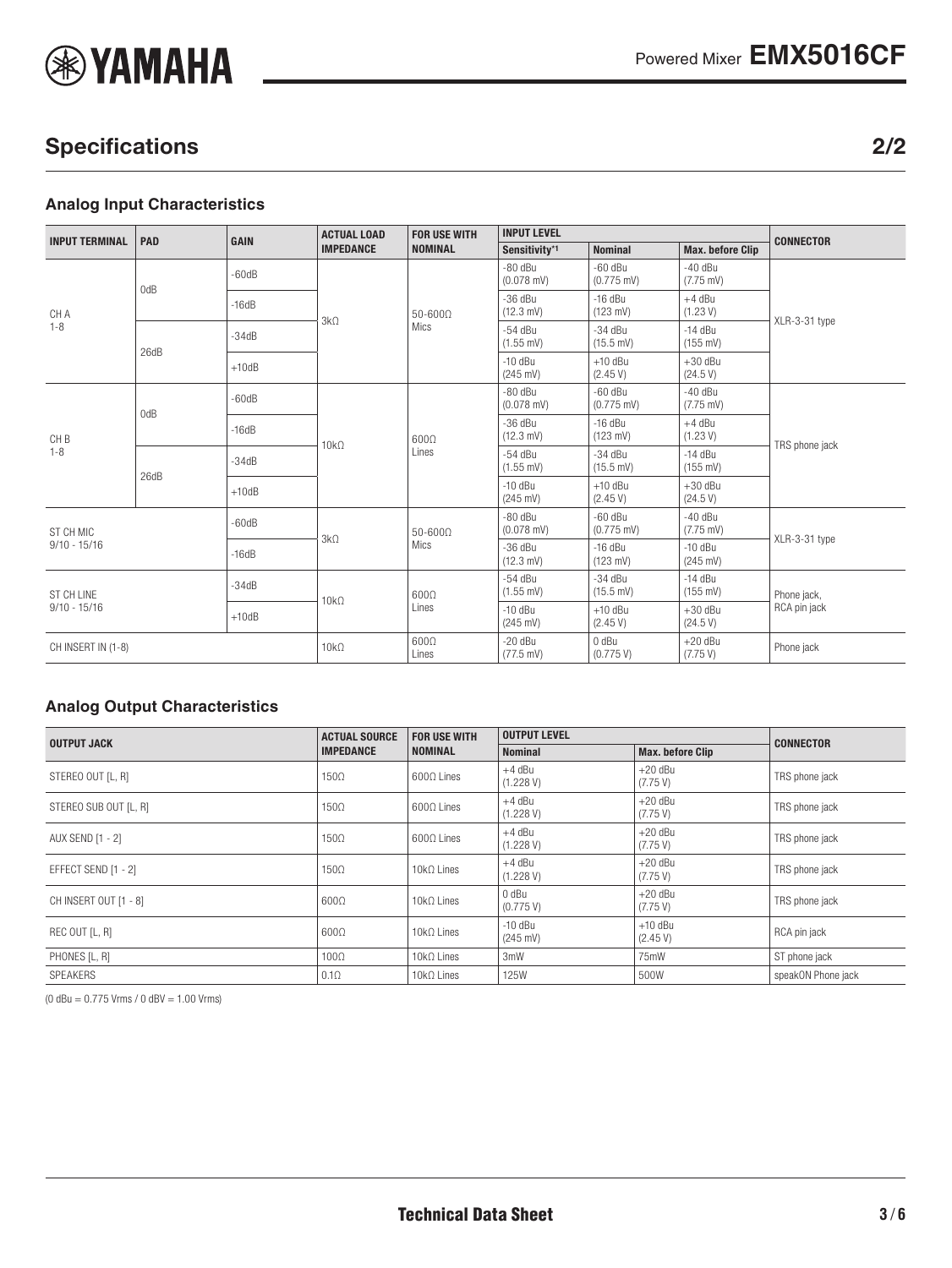

Unit: mm (inch)

## **Dimensions**





## **Options**

- Rack-mount Bracket RK5014
- Foot Switch FC5
- 
- 
-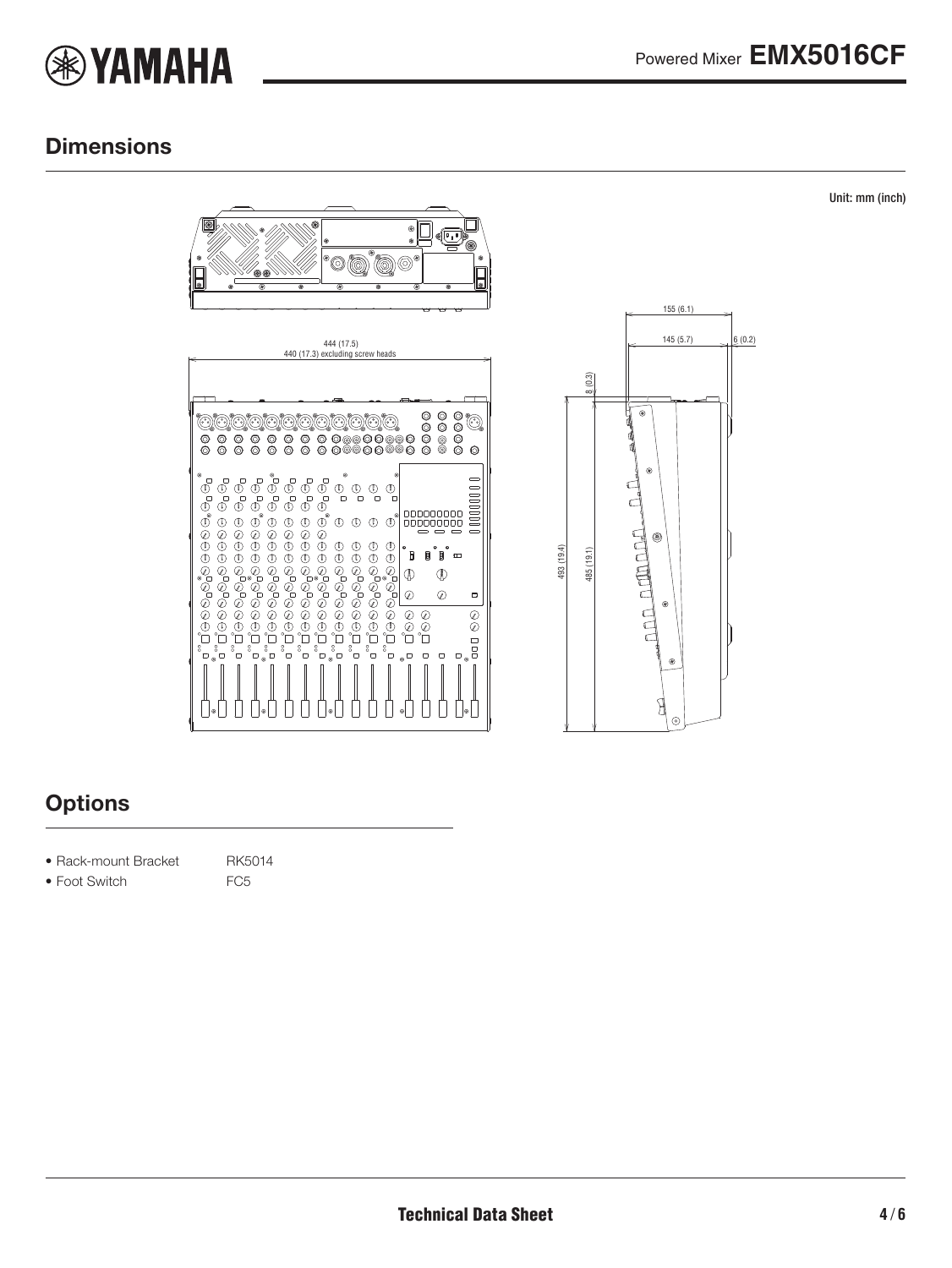

## Architectural and Engineering Specifications

The Yamaha EMX5016CF Powered Mixer shall be a 16-channel console-style powered mixer integrating a high-performance mixer and power amplifier in one versatile unit that is suitable for a wide range of users and applications. The integral power amplifier shall have a power rating of 500W + 500W into 4-ohm loads (all versions), 320 W + 320 W into 8-ohm loads (220-240 volt version), 350 W + 350 W into 8-ohm loads (120 volt version), and 370 W + 370 W into 8-ohm loads (100 volt version). The EMX5016CF shall have 16 Line Inputs (8 mono, 4 stereo). Up to 12 microphone inputs shall be available, all with 48-volt phantom power. High-pass filters shall be provided on all channels. Speaker outputs A and B, a stereo output (L, R), a REC output (L, R), four auxiliary sends (including two effect sends), a phones jack, a subwoofer output, and eight mono channel insert outs shall be provided. Yamaha's "1-Knob Compressor" shall be included for easy compression control. A 9-band digital graphic equalizer with presets and memory shall be included. An FRC (Frequency Response Correction) system that automatically sets the graphic equalizer for optimized response shall also be included. A Feedback Suppressor shall be included for instant one-button feedback elimination. Two 16-effect digital "SPX" effect processors shall be provided, including effects such as reverb, echo, chorus, flanger, phaser, distortion, and others. Effect parameters shall be editable to allow broad effect customization. Yamaha speaker processing shall be included, with presets that provide optimum operation with Yamaha Concert Club series passive speakers. Dimensions shall be 465 (W) x 325 (D) x 308 (H) mm (18.3" x 12.8" x 12.1"). Weight shall be 9.5 kg (20.9 lb)